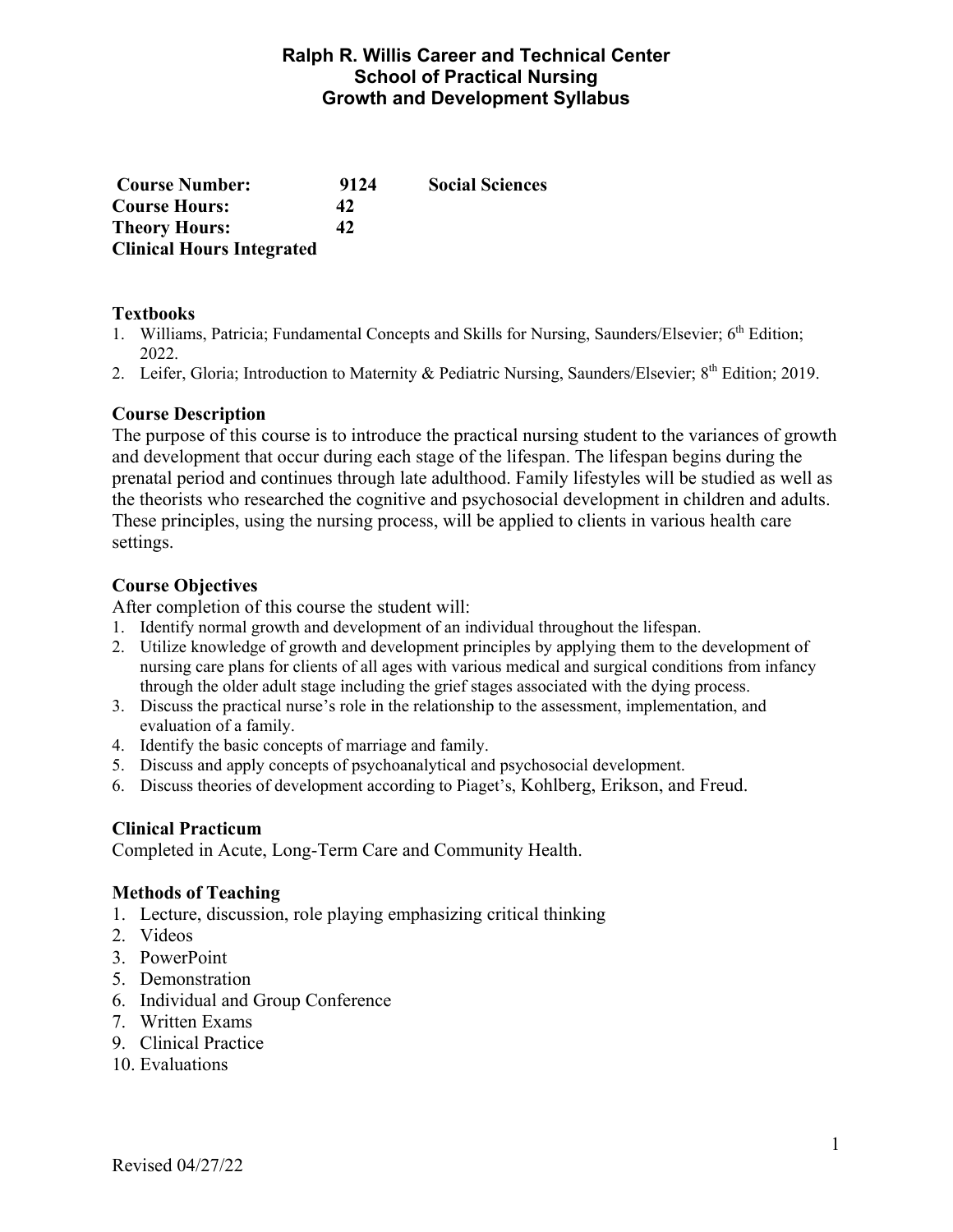#### **Ralph R. Willis Career and Technical Center School of Practical Nursing Growth and Development Syllabus**

#### **Student Responsibilities**

- 1. Read assigned chapter.
- 2. Refer to and follow student monthly calendar for exam dates.
- 3. Attend lectures and demonstrations.
- 3. Complete activities as assigned.
- 5. Participate in class/lab activities.
- 6. Discuss critical thinking activities associated with the lesson.
- 7. Refer and follow the policies as outlined and discussed in the Student Handbook.
- 8. Pass exams with a grade of 80% or higher.

### **Methods of Evaluation**

- 1. The following letter grade system is utilized for theory:
	- A 93 100
	- B 87 92
	- C 80 86
	- $F = 79 0$
- 2. The following grading calculation is utilized for theory: Exams  $60\%$  Quizzes  $10\%$  Final  $30\%$

- 3. Evaluation Tools:
	- a. Oral Presentations
	- b. Written Exams
	- c. Laboratory Skills
	- d. Homework Assignments
	- e. Computer Exams
	- f. Clinical Skills
- 4. Make-up Exam:

 A student who misses an exam must be prepared to take the exam upon immediate return to the classroom setting or as designated by the instructor. Students will automatically have **5% deducted**. Students not making up exam on the morning of return to the classroom will receive a **(0) zero**.

5. Quizzes:

Students who are absent during a quiz will receive a Zero. Quizzes are NOT made up.

- 6. See student monthly calendar for schedule of exam dates.
- 7. See Student Handbook for clinical grading guidelines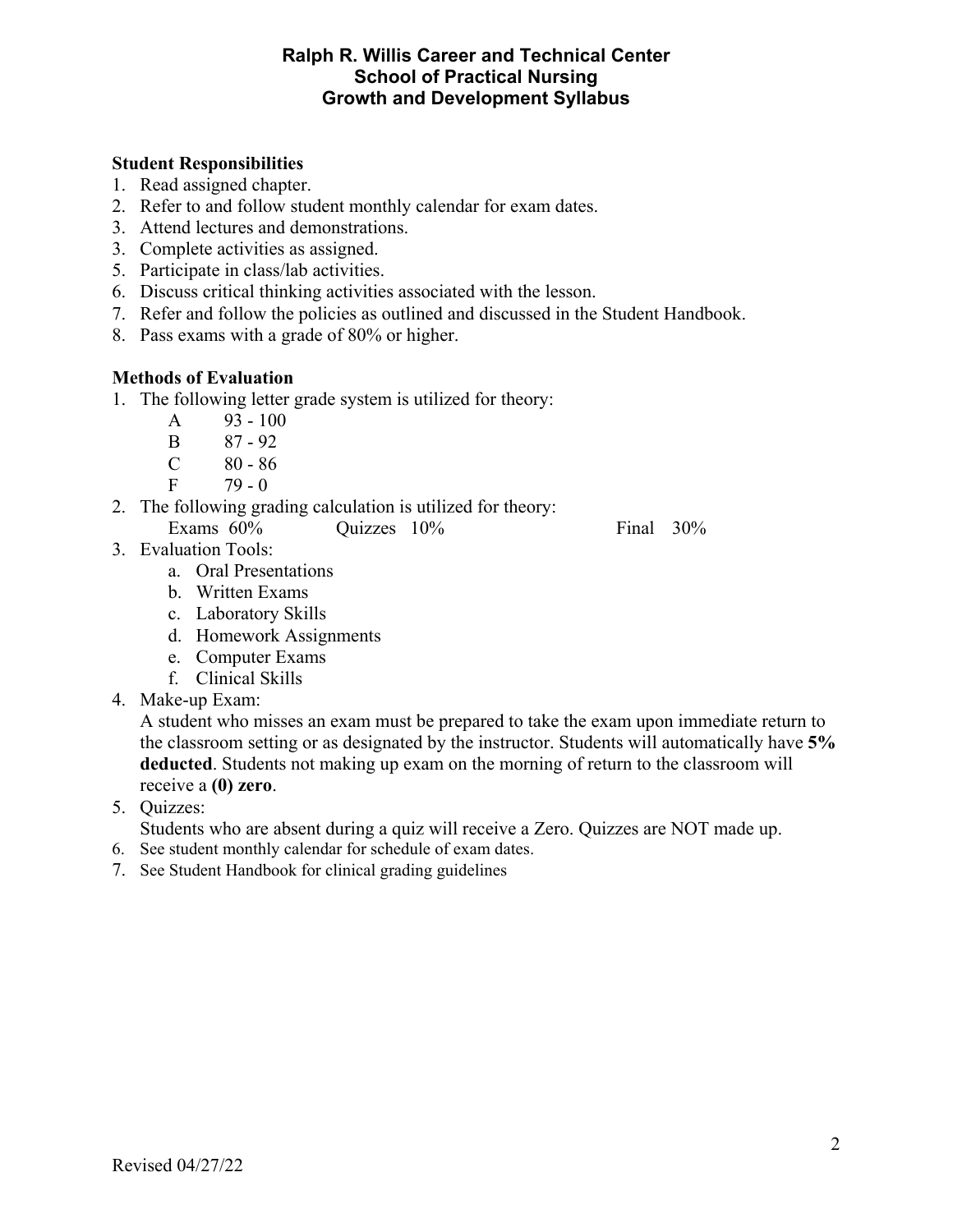# **November 2022**

| Sunday | Monday                                                                              | Tuesday                                                                                                                      | Wednesday                                                          | Thursday                                                                                                       | Friday                                                                            | Saturday                                                                                       |
|--------|-------------------------------------------------------------------------------------|------------------------------------------------------------------------------------------------------------------------------|--------------------------------------------------------------------|----------------------------------------------------------------------------------------------------------------|-----------------------------------------------------------------------------------|------------------------------------------------------------------------------------------------|
|        |                                                                                     | 1<br>Diet<br>Presentations<br>6HRS                                                                                           | 2<br>Pharm Clinical<br>7HRS                                        | 3<br>Pharm CH 1-<br>4Test 2HRS<br>Pharm CH <sub>5</sub><br>1HR<br>Pharm CH 6<br>1HR<br>Pharm CH 7<br>2HRS      | 4<br>Pharm Clinical<br>6.5HRS                                                     | 5<br>Nutrition-<br><b>6HRS</b><br>$Pharm - 6HRs$<br>$PC - 13.5HRS$<br>Total-<br><b>25.5HRS</b> |
| 6      | 7<br>Pharm Clinical<br>6.5HRS                                                       | 8<br>No School<br><b>Election Day</b>                                                                                        | 9<br>Pharm Clinical<br>7HRS                                        | 10<br>Pharm CH 5-6<br>Test 1HR<br>Pharm CH 7<br>1HR<br>Pharm CH 7<br>Lab 2HRS<br>Pharm CH <sub>8</sub><br>2HRS | 11<br>No School<br>Veterans Day                                                   | 12<br>$Pharm - 6HRS$<br>$PC - 13.5HRS$<br>Total-<br><b>19.5HRS</b>                             |
| 13     | 14<br><b>Pharm Clinical</b><br>6.5HRS                                               | 15<br>Pharm CH 7<br>Test .5HRS<br>Pharm CH <sub>8</sub><br>1HR<br>Pharm CH <sub>8</sub><br>2HRS<br>Lab<br>Pharm CH 9<br>2HRS | 16<br>Pharm Clinical<br>6.5HRS                                     | 17<br>Pharm CH 8-<br>9Test 1HR<br>Pharm CH 9<br>2HRS<br>Lab<br>Pharm CH 10<br>3HRS                             | 18<br>Pharm CH 10<br>Test .5HRS<br>Pharm CH 10<br>Lab 2HRS<br>Pharm CH 11<br>3HRS | 19<br>Pharm-<br><b>17HRS</b><br>$PC-13HRS$<br>Total - 30HRS                                    |
| 20     | 21<br>No School<br>Thanksgiving<br><b>Break</b>                                     | 22<br>No School<br>Thanksgiving<br><b>Break</b>                                                                              | 23<br>No School<br>Thanksgiving<br><b>Break</b>                    | 24<br>No School<br>Thanksgiving                                                                                | 25<br>No School<br>Thanksgiving<br><b>Break</b>                                   | 26                                                                                             |
| 27     | 28<br>Pharm CH 11<br>Test .5HRS<br>Pharm CH 11<br>Lab 2HRS<br>Drug Dosage<br>2.5HRS | 29<br>Drug Dosage<br>Test 1HR<br>Pharm Final<br>1HR<br><b>Class Meeting</b><br>2HRS                                          | 30<br><b>G&amp;D CH 11</b><br>4HRS<br><b>G&amp;D CH 15</b><br>2HRS |                                                                                                                |                                                                                   | $SS - 6HRS$<br>$Pharm - 7HRS$<br>$SD-2HRS$<br>Total – 15HRS                                    |